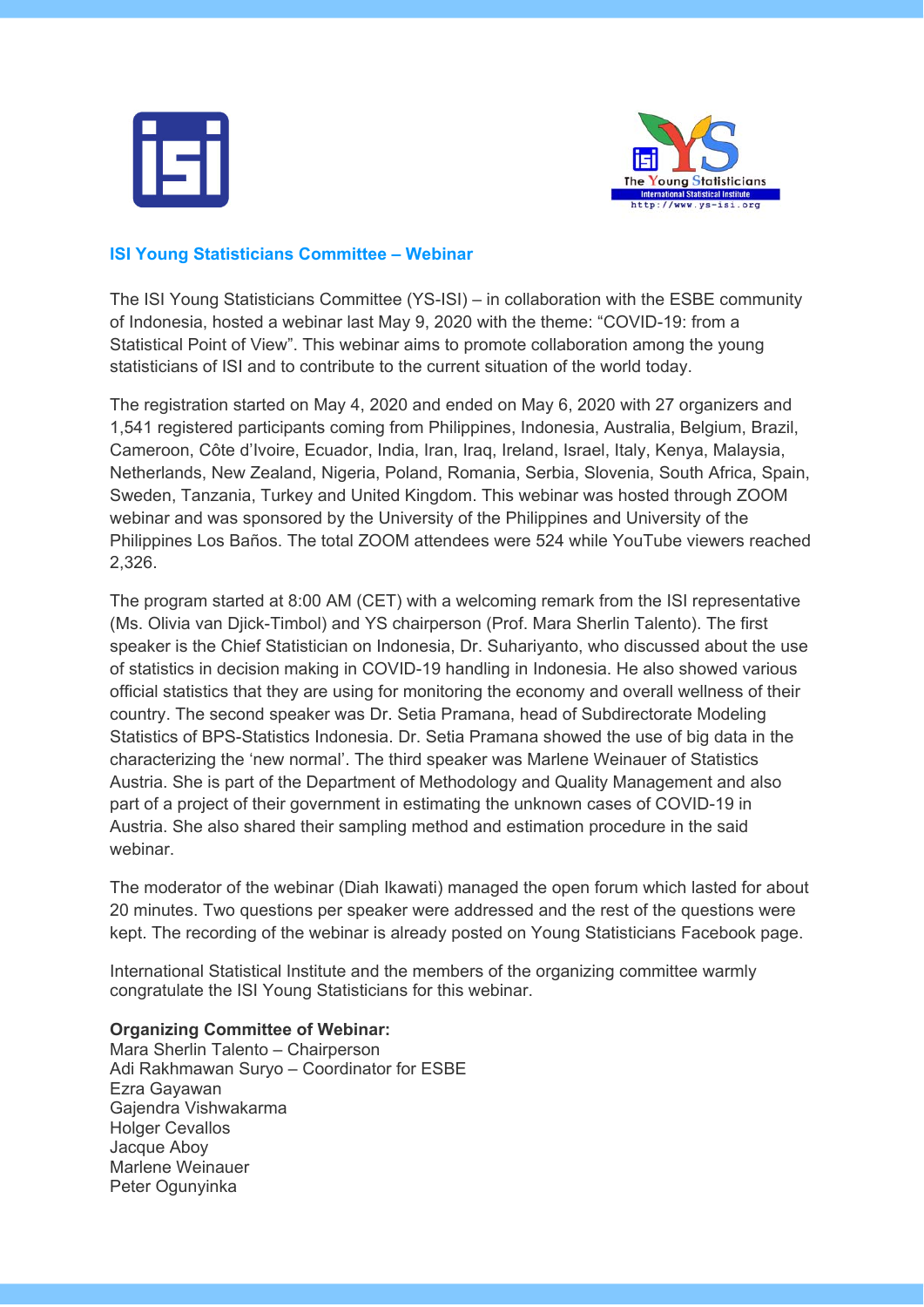Zhi Lin Chong Katamso Noto S *(ESBE)*  Milica Maricic Yuliana Livi Andam Putri *(ESBE)*  Zidna Inayatika *(ESBE)* 

## **Meet the ISI Young Statisticians committee and ESBE community**



*Panelist (Moderator and Organizers)* 

Some related photos:



*Welcoming Remarks (left: Olivia van Djick-Timbol, right: Mara Sherlin Talento)*